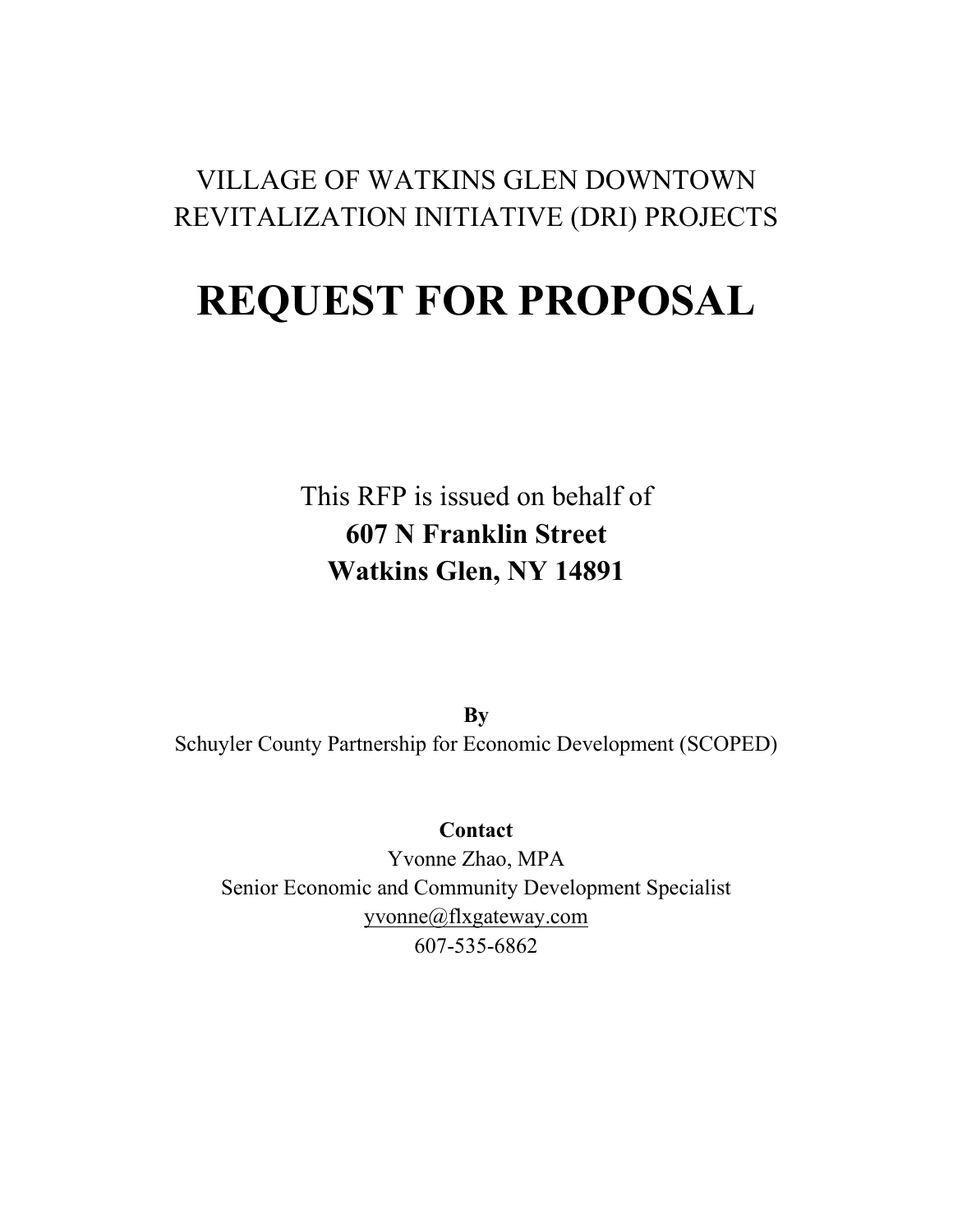# **BACKGROUND**

Schuyler County Partnership for Economic Development (SCOPED), the administrator of Village of Watkins Glen's DRI fund, on behalf of the owner of 607 N Franklin St, is issuing this RFP for a DRI project in need of a general contractor. The objective of this Request for Proposal is to locate a source that will provide the best overall value to the property owner of both buildings. With price being a significant factor, other criteria (i.e. prior experience, MWBE designation, etc.) will be considered in the decision-making process.

# **PROJECT SCOPE**

#### **Reside entire building with fiber cement siding**

#### **Replace exterior staircase and porch**

- Composite material: treads, stringers, decking
- Trex signature aluminum railings (black)

#### **Replace 1st and 2nd floor entry door**

#### **Replace roof with metal roof**

#### **Interior apartment upgrades**

- Replace existing flooring
- Replace fluorescent light fixtures with recessed cans

#### **Interior commercial upgrade**

• Replace boiler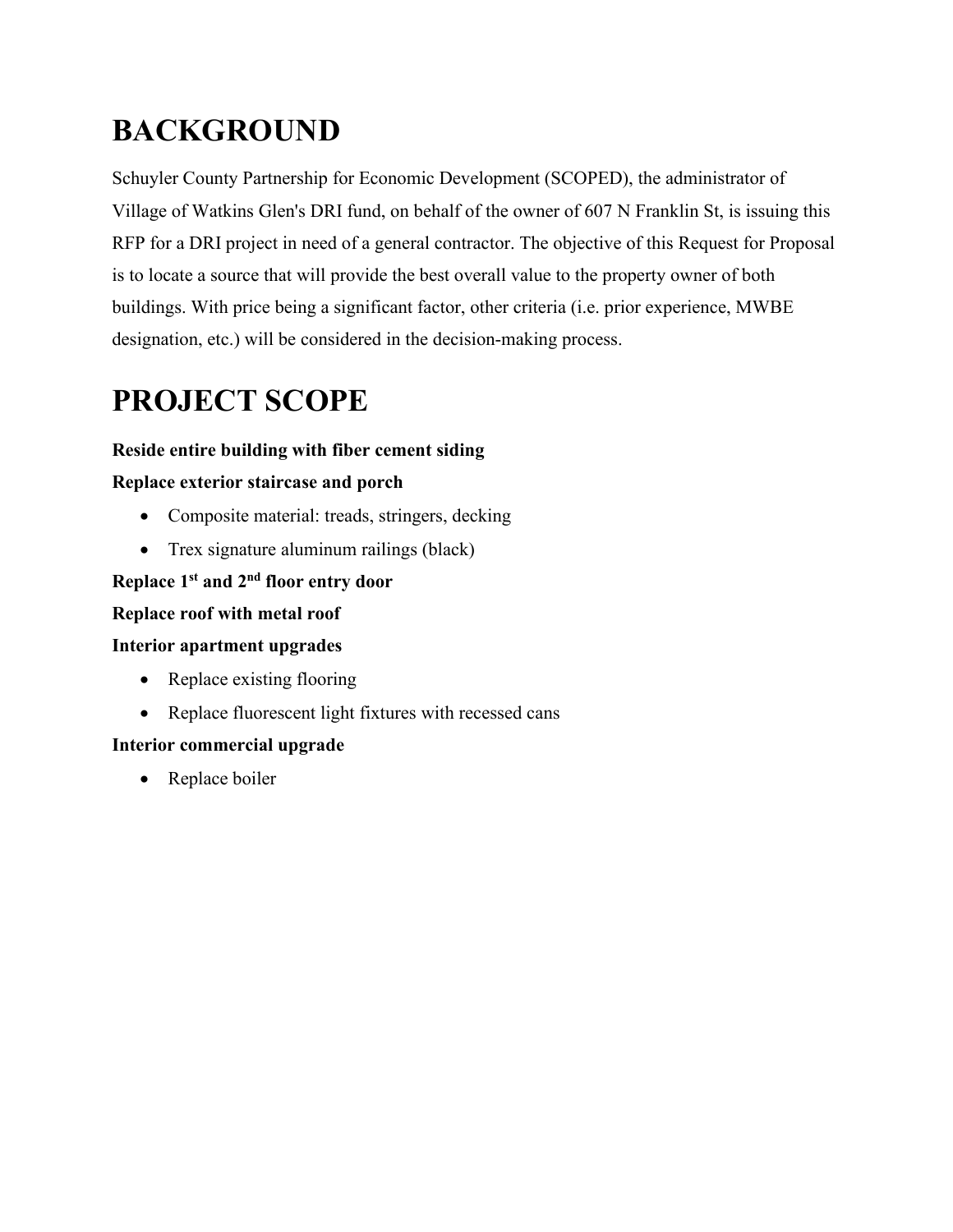## **SUBMISSION GUIDELINES & REQUIREMENTS**

The following submission guidelines and requirements apply to this Request for Proposal:

- 1. First and foremost, only qualified individuals or firms with prior experience in similar projects should submit proposals in response to this RFP. **Please indicate in the response whether you are a NYS Certified MWBE business.**
- 2. Bidders who intent on submitting a proposal should notify the representative identified on the cover page of this RFP no later than **September 3, 2021**.
- 3. As part of their response, bidders must specify at least **1** project that is similar to this one.
- 4. Proposals must be signed by an authorized representative of the bidder.
- 5. If the bidder has a standard set of terms and conditions, please submit them with the proposal.
- 6. Proposals must be received prior to **September 10, 2021**, and remain valid for **30** days.
- 7. Schuyler County Partnership for Economic Development (SCOPED) anticipates choosing at least two bidders to have more in-depth discussions. Final selection will be made from among these "down- selected" individuals or companies.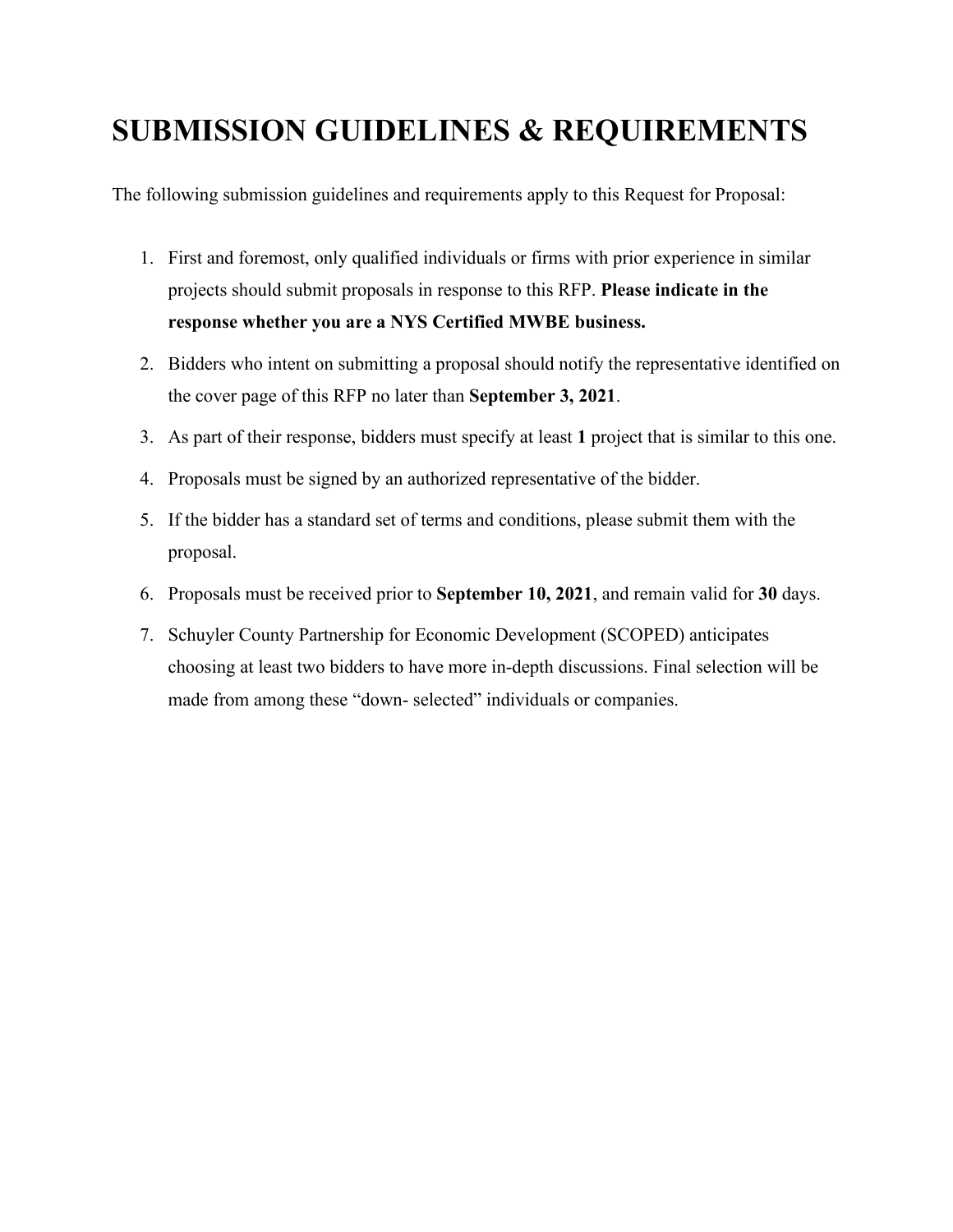# **RFP & PROJECT TIMELINES**

The Request for Proposal timeline is as follows:

| <b>Request for Proposal Issuance</b>                               | 08/26/2021 |
|--------------------------------------------------------------------|------------|
| Selection of Top Bidders / Notification to<br>Unsuccessful Bidders | 09/13/2021 |
| <b>Start of Negotiation</b>                                        | 09/13/2021 |
| Contract Award / Notification to Unsuccessful<br><b>Ridders</b>    | 09/15/2021 |

The need-date for the project completion is **May 2022**. Bidders may propose an earlier or later date, it will be evaluated accordingly in the course of the decision-making process.